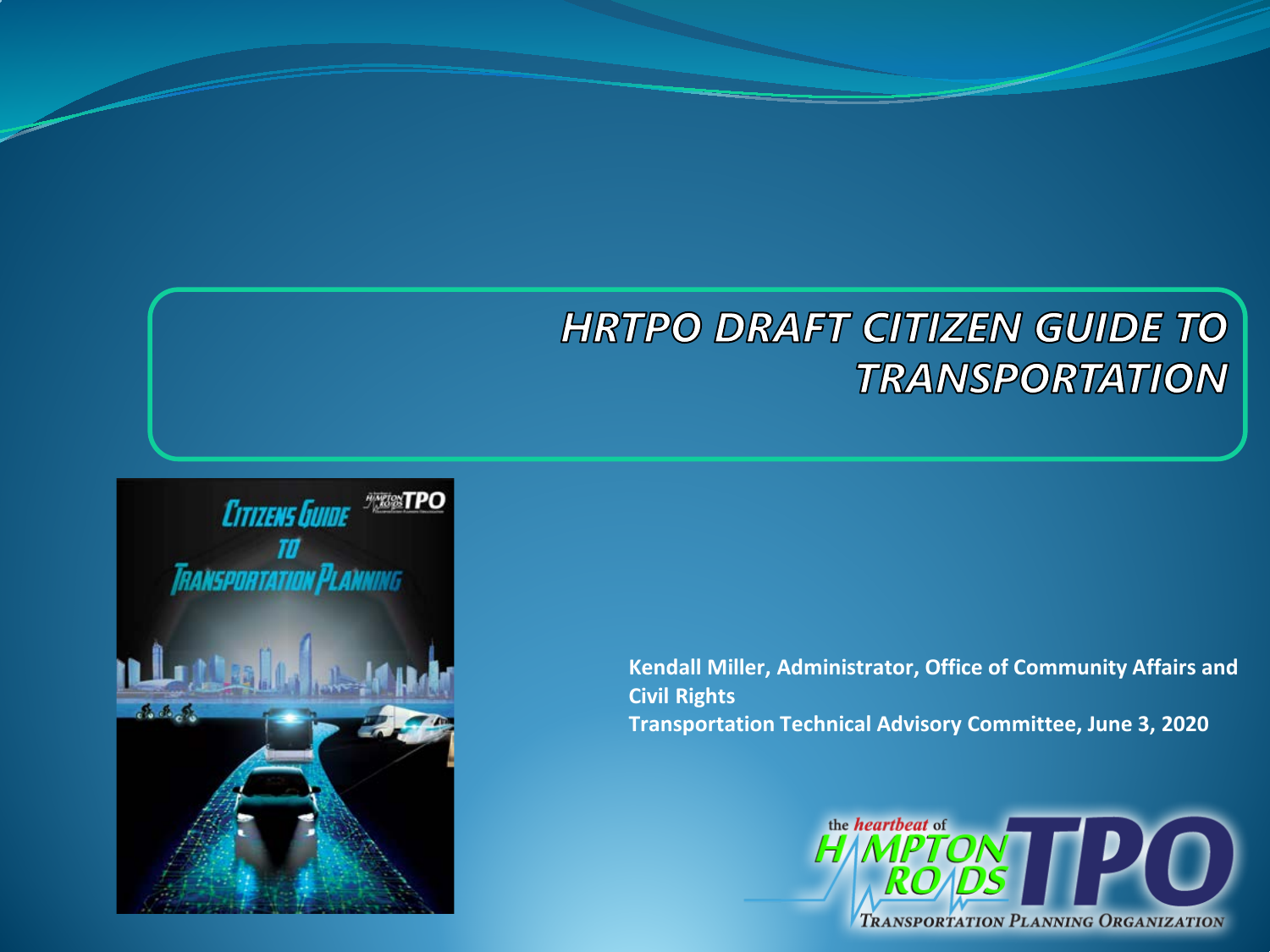

### Purpose of Guide

- Provide Public with consolidated, straightforward source of information about Hampton Roads and the projects, programs, and work of the HRTPO. Outline how transportation projects are selected and prioritized
- Outline the stakeholders comprising the HRTPO Educate the public on how they can contribute to the HRTPO transportation planning process

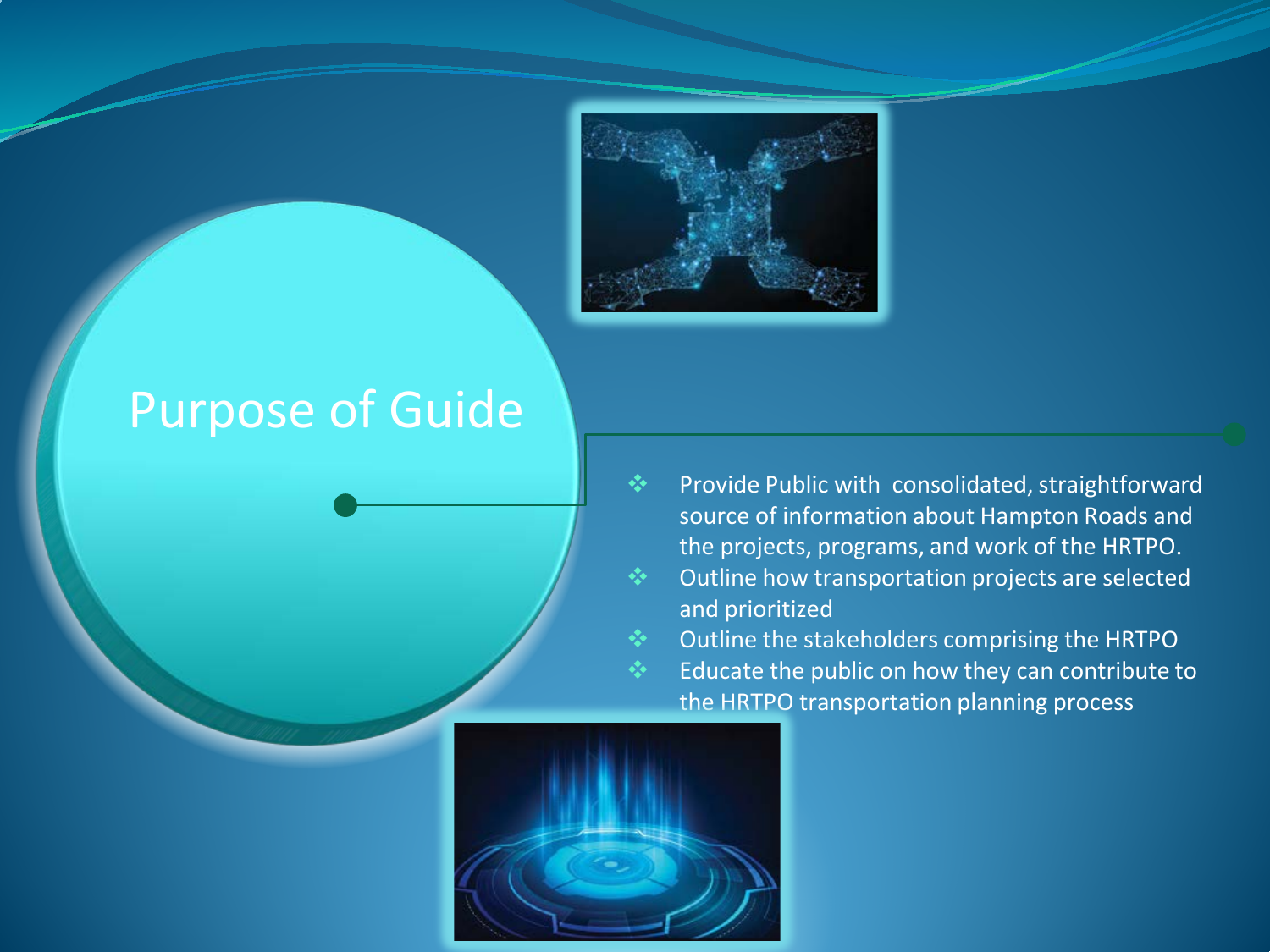## Updates to the Guide **Inclusion of new studies**



- 
- Update to Long-Range Transportation Plan
- Update to Congestion Management
- Update to Performance Management
- New Approaches to Public Involvement
- Outline New Stakeholders and Board Members
	- Video Links to Support New Online/Digital Focus



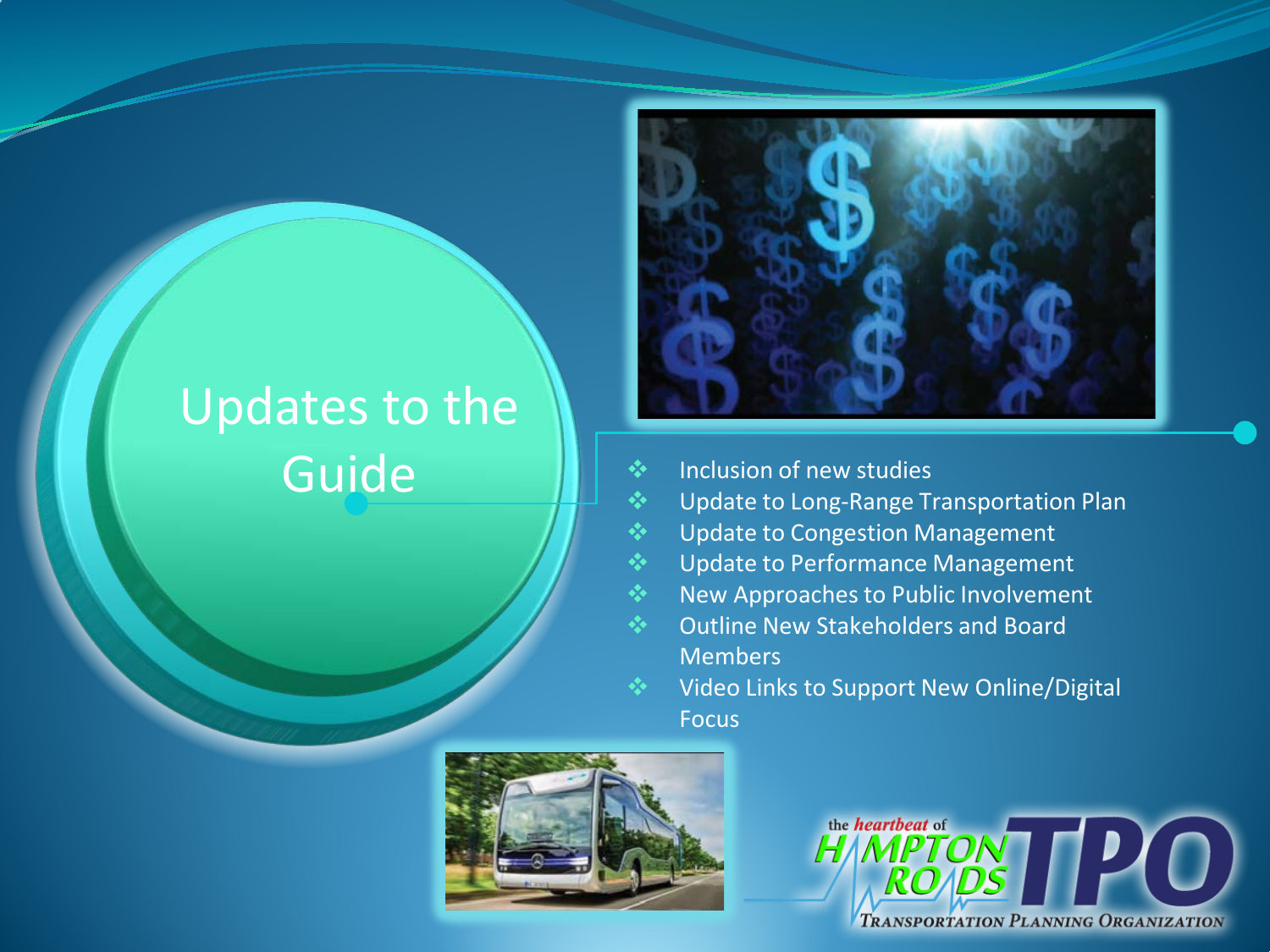# Public Review and

Comment  $\sum_{\text{Draft Document can be four}}$  Draft Document can be found at https://www.hrtpo.org/page/publiccomment-opportunities/